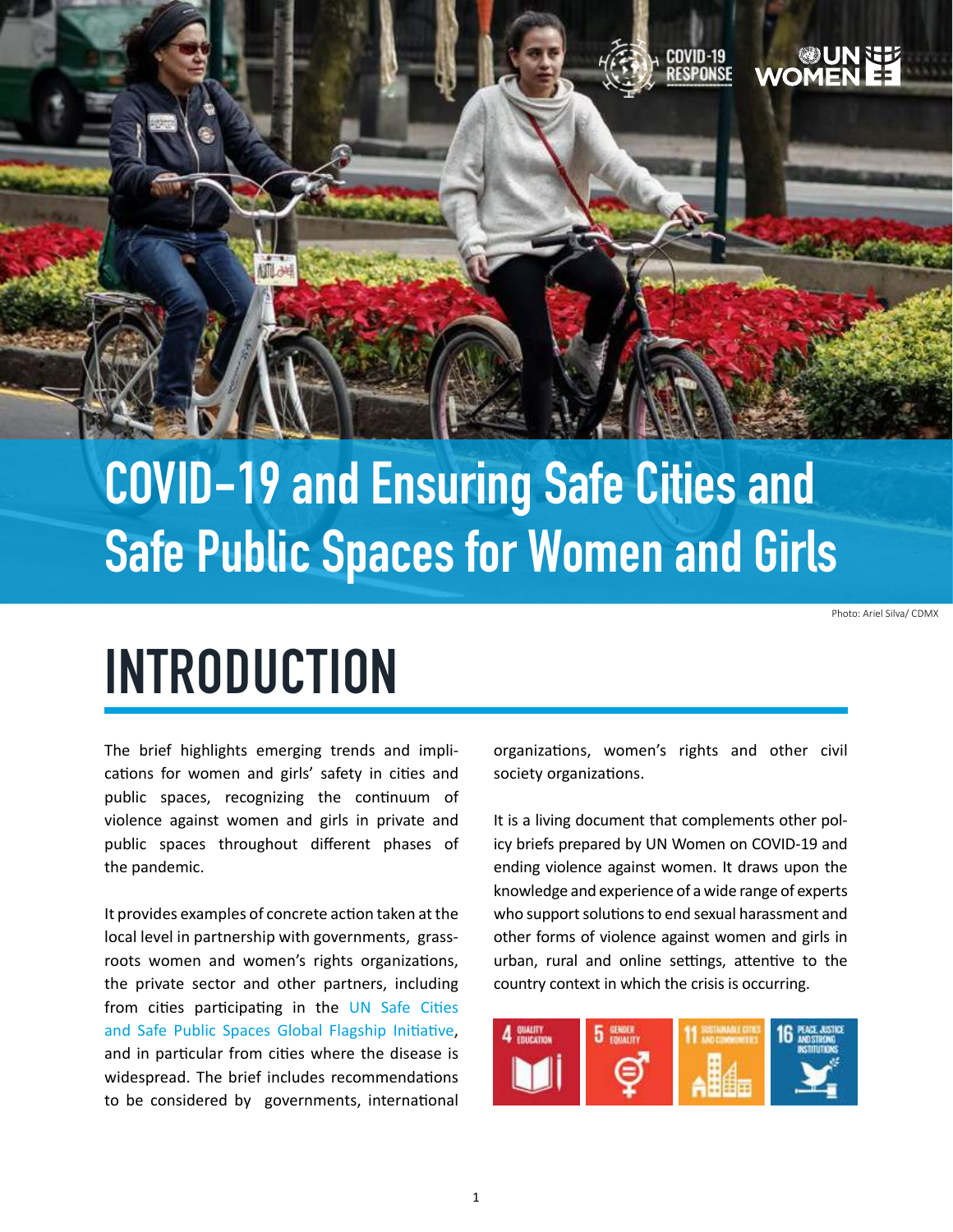## **COVID-19 AND SEXUAL VIOLENCE IN PUBLIC SPACES**

### **WOMEN AND GIRLS EXPERIENCE AND FEAR VARIOUS TYPES OF SEXUAL VIOLENCE IN DIFFERENT PUBLIC SPACES**

- In Canada, **ONE IN THREE WOMEN**  are subjected to unwanted sexual behaviour in public spacesi
- In India, more than **TWO THIRDS** of young women, adolescent girls and men feel that rural village public spaces are unsafe for women after dark<sup>ii</sup>

#### **During COVID-19, sexual harassment and other forms of violence against women continue to occur on streets, in parks, on transport, and online**



- **•** In Chile, Canada, Nigeria, the Philippines, Kenya, India, and the US cases of sexual violence against women in public spaces continue being reported during the crisis
- Different forms of online violence are on the rise including bullying, sexual harassment, and sex trolling

#### **•** In Cuenca, Ecuador **90 %** of women living in urban areas have experienced some form of sexual harassment in the last 12 monthsiii

• In the European Union, **ONE IN TEN**  women have experienced cyberharassment since the age of 15<sup>iv</sup>

#### **Increased calls to domestic violence helplines, police and shelters have been reported by some cities**

**•** In Vancouver, reports of domestic violence to helplines have increased by 300 % since the lockdown

**•** In New York, the number of visits to the city's domestic violence resource website, has nearly tripled - from about 45 visits per day to 115 between March 18 to April 5, 2020

### **Fear and experience of sexual violence impacts women's right to the city**







Freedom of Movement Livelihoods Access to Services

### **LOCAL LEADERS RESPONDING TO COVID-19 CAN:** JUNEAU PRINT

#### **SECURE RESOURCES**

for personal protective equipment (PPE) and advocate for local resources in stimulus plans to mitigate the social and economic impacts of the crisis including on violence against women, youth and children.

### **GET THE MESSAGE OUT**

on COVID-19 and women's safety measures in place online and offline, in coordination with public health, police, schools, economic development, public transportation and other authorities and partners.

#### **ENSURE SAFE SPACES FOR WOMEN**

and reassure victims/survivors including strengthening and expansion of shelters, helplines and counselling adapted to the crisis context.

ii Know Fear Project Report (2018). Available at https://www.idrc.ca/en/stories/know-fear-making-rural-public-spaces-safer-women-and-girls iii UN Women (2018). Baseline Study: Cuenca Safe City and Safe Public Spaces with Women and Girls., p.8.

i Gender based violence and unwanted sexual behavior in Canada, 2018. Available at: https://www150.statcan.gc.ca/n1/daily-quotidien/191205/dq191205b-eng.htm

iv European Union (2018). Cyber violence and hate speech online against women. Available at https://www.europarl.europa.eu/RegData/etudes/STUD/2018/604979/IPOL\_STU(2018)604979\_EN.pdf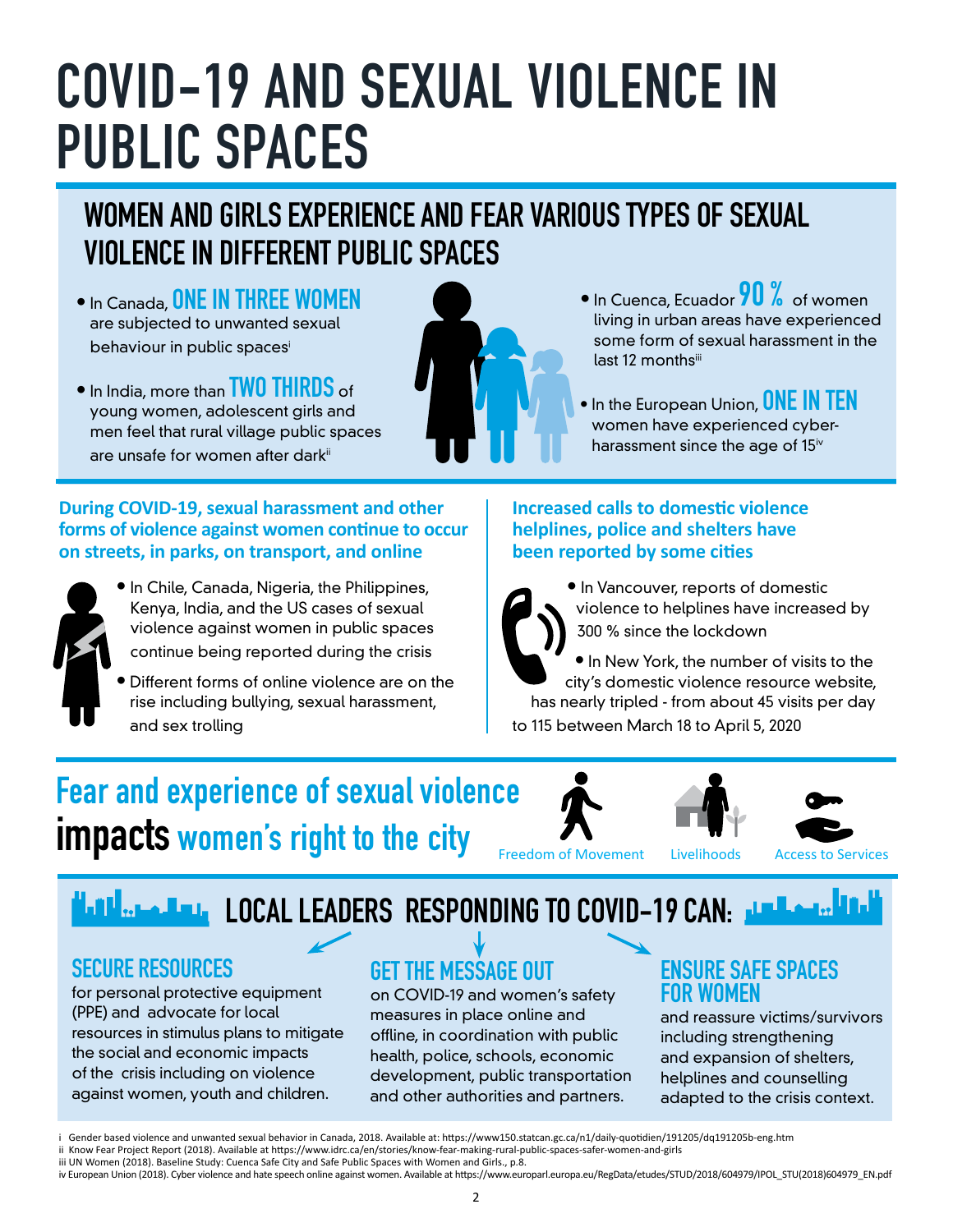# **TRENDS AND ISSUES**

**Sexual harassment and other forms of sexual violence against women and girls in public spaces is rooted in gender inequality and a human rights violation. It is a universal issue with great impact on victims/survivors, their families, and communities<sup>1</sup> , and occurs on a continuum<sup>2</sup> .** 

Women and girls experience and fear various types of sexual violence in public spaces ranging from unwanted sexual remarks and touching, to rape and gender-related killing. It happens on streets, buses and trains, near schools and hospitals, in parks, public toilets, and markets and water and food distribution sites in diverse settings (urban, rural, conflict, post conflict).

It reduces women and girls' ability to participate in work, at school, and in public life, and limits their access to essential services and enjoyment



of cultural and recreational opportunities. It is persistent and negatively impacts their health and well-being, with many other costs to communities<sup>3</sup>.

Women and girls living in poverty, including those from socially excluded and stigmatized groups (indigenous, migrants, those living with disability, displaced women and girls, etc.) are at greater risk of sexual violence, and more vulnerable to its negative effects, especially because of experiences of discrimination and inequality, and limited access to information, services, resources and justice.

Many women and girls do not report their experiences of sexual violence for fear of reprisal, lack of confidence in authorities, lack of legislation on sexual harassment in public spaces<sup>4</sup>, or its implementation, but also because of stigma or having further restrictions placed on their mobility.

The increased momentum gained through the #Metoo movement, #NiUnaMenos, and safe city free of violence against women and girls networks to break this vicious cycle require even more support, **as sexual harassment and other forms of violence against women during the pandemic continues to occur on streets, in parks, on transport, and online, with increased calls to domestic violence helplines, police and shelters in some cities**<sup>5</sup> **.** 

Current measures to respond to COVID-19 such as social distancing and curfews have decreased the number of people on the street, resulting in a heightened risk of sexual violence and other forms of violence that women regularly experience when exercising outdoors<sup>6</sup>, working in public work settings<sup>7</sup>, living on the street<sup>8</sup>, traveling to and from home and work (for example those performing essential services, or those working in the informal sector).

Photo: UN Women/Johis Alarcón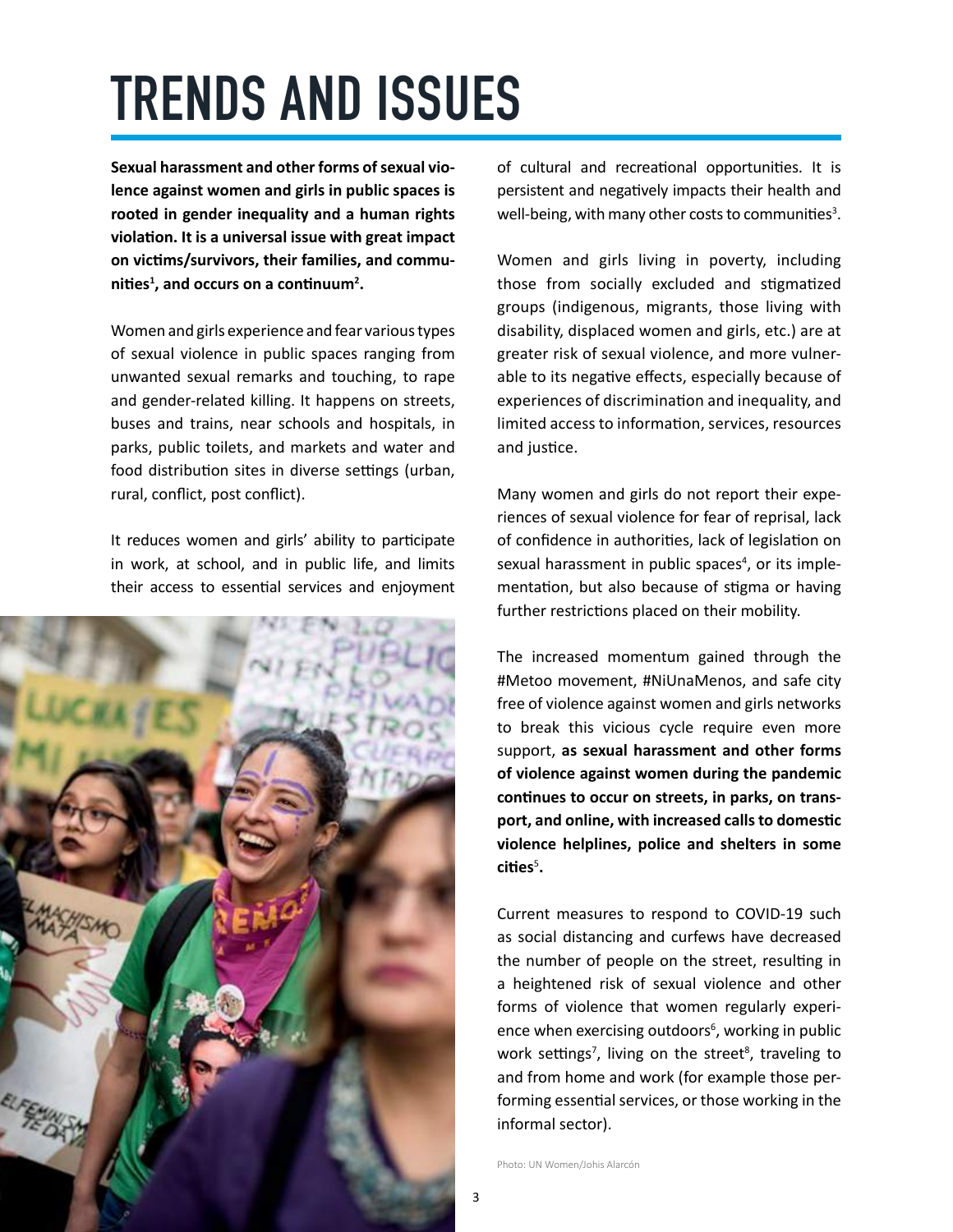

Emerging data including from police, media and human rights organizations reveal that **sexual violence against women and girls in public spaces** continues to occur since the outbreak of COVID 19 in urban, $^9$  rural $^{10}$  and online settings. In Valparaiso, Chile, London, Canada<sup>11</sup>, Nigeria<sup>12</sup>, the Philippines, Kenya, India, and the US, government authorities and/or civil society partners have indicated cases of sexual violence against women in public spaces during the crisis, including some incidences where substance abuse is a facilitating factor $13$ .

Several women workers have reported increased sexual harassment as the price they pay for choosing to walk or cycle to work in order to avoid public transport during the pandemic. Women doctors and nurses have also received verbal attacks while in transit in India<sup>14</sup> and Mexico<sup>15</sup>.

Where women have access to technology, **online**  violence is also increasing<sup>16</sup>. Before COVID-19, one in 10 women in the European Union reported having experienced cyber-harassment since the age of 15 (including having received unwanted, offensive and sexually explicit emails or SMS

messages, or offensive, inappropriate advances on social networking sites)<sup>17</sup>.

Diverse media outlets and women's rights experts reveal that different forms of online violence are on the rise including stalking, bullying, sexual harassment, and sex trolling. Examples include unsolicited pornographic videos while women are dialing into a social event via a virtual chat room18 or unwelcome sexual remarks made in the chat box during online work meetings or online classrooms.

The office of the eSafety Commissioner in Australia reports that online abuse and bullying have increased in the past month by 50 per cent and that bullying of children has increased by 21 per cent via video chat platforms. According to Europol, online activity by those seeking child abuse material is increasing during the pandemic $19$ .

Some reports indicate that calls to domestic violence helplines, police and shelters are increasing during the COVID-19 outbreak<sup>20</sup>.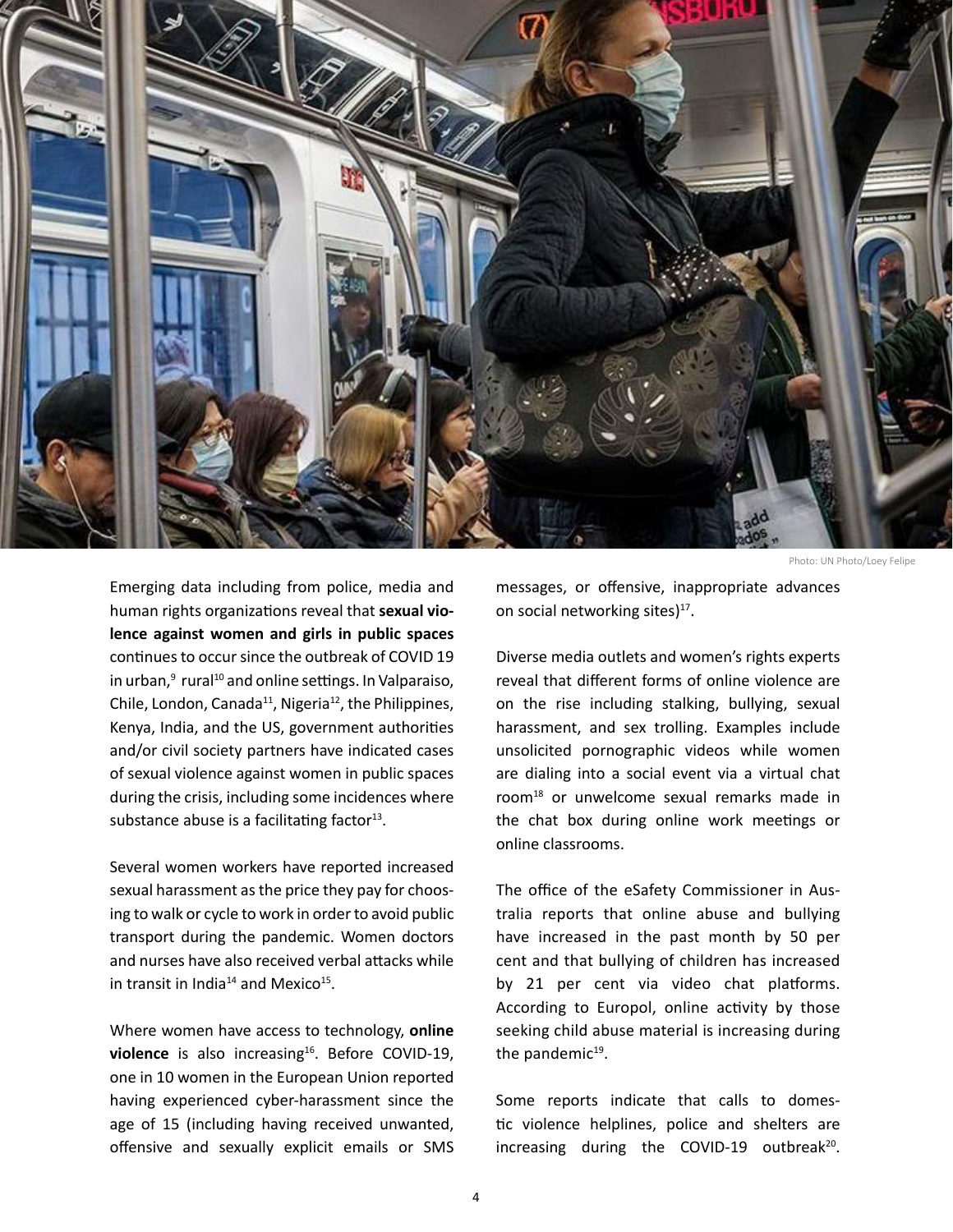

A Vancouver-based helpline for women experiencing domestic violence, received a 300 percent increase in calls in the past three weeks. $21$  There has been a surge in the number of visits made to New York City's domestic violence resource website, NYC Hope in recent weeks, as the city attempts to curb the spread of the coronavirus by enforcing strict stay-at-home measures. Website visits more than doubled -- going from about 45 visits per day to 115 visits per day from the period of March 18th, 2020 to April 5th, 2020.

In other cases, reporting or calls for assistance or services are decreasing, as women find themselves unable to leave the house, access help online or via telephone, or may be afraid of using shelters during this time.

In Manitoba, Canada shelters/helplines have experienced a decline in calls for shelter. Calls to the provincial crisis line are also down since the lockdown. In Ecuador, the National Police and ECU 911 received 400 calls daily related to domestic violence at the beginning of March. Following the lockdown, these calls decreased

Photo: UN Women / Ploy Phutpheng

to an average of 235 calls per day at the national level.

While the risk of social disorder is low in some of the cities during the lockdown period, these may increase during the recovery period with increased risks of violence against women in public spaces**.**  Evidence suggests that marginalized women are at higher risk of sexual violence and authoritarian abuse (i.e. those with disabilities, unstable housing, LGBTQI and migrants).<sup>22</sup> During COVID-19, as economic and social conditions deteriorate, particularly in situations where social relationships are already strained by persisting income inequal $ity<sup>23</sup>$  public disorder and militarization of public spaces may increase $24$ . This reality may increase the risk of sexual harassment and other forms of violence against women and girls in public spaces perpetrated by law enforcement agents<sup>25</sup>.

The impact of violence on women and girls is severe in emergency settings, especially in contexts with poor functioning health systems, weak rule of law, high levels of violence against women and gender inequality.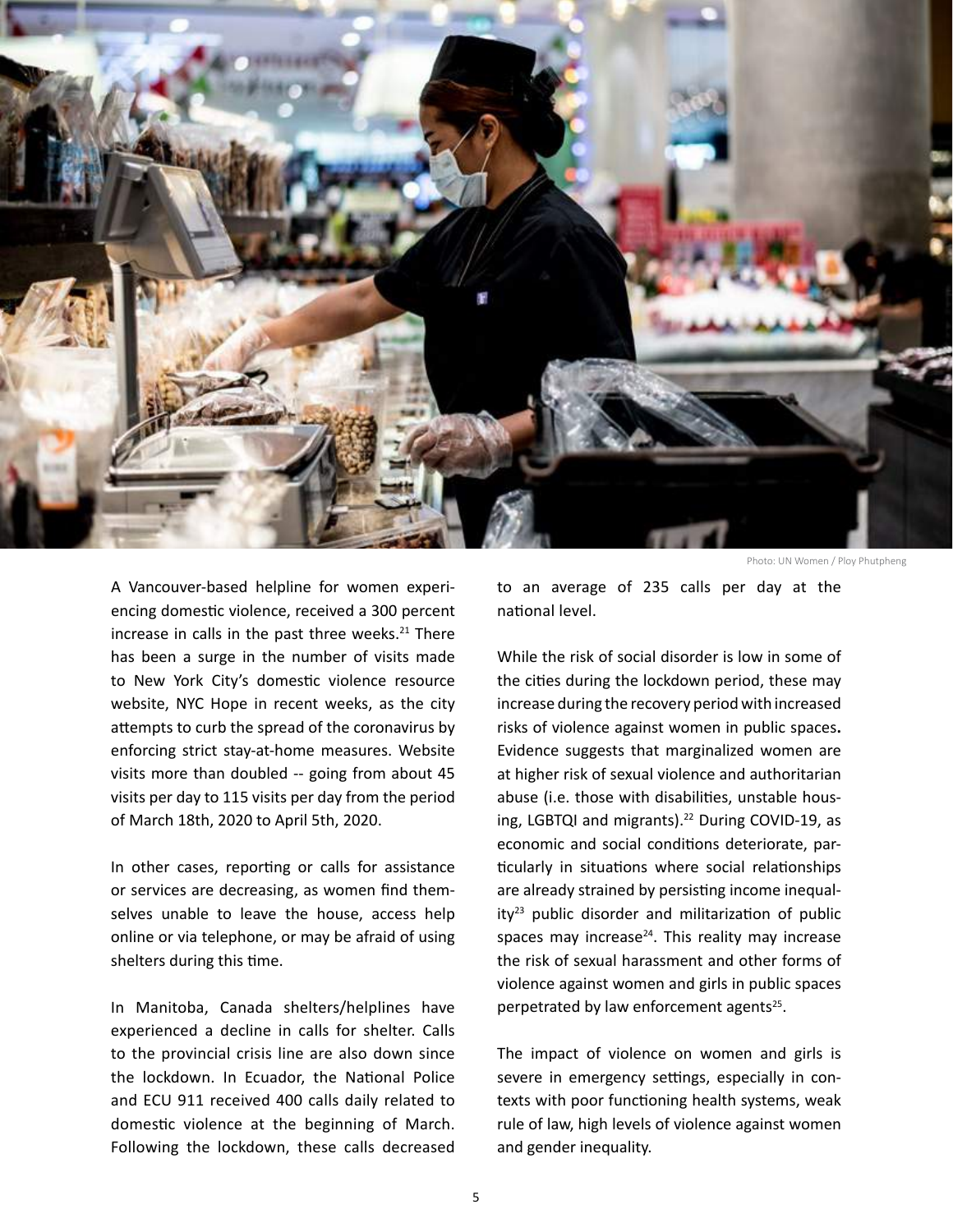### **IMPACT OF COVID-19 ON WOMEN'S RIGHT TO THE CITY**



Fear and experience of sexual violence and crime in public spaces is highly gendered and racialized impacting women's **freedom of movement**, and denying them the same opportunity and right to the city as men enjoy.<sup>26</sup> Many cities have implemented strict quarantine conditions, with restrictions in movement, and in some cases mobility limitations by sex $27$ . These measures may further shape women's perceptions of safety in public spaces and reduce their freedom of movement when restrictions are gradually lifted. Some cities, particularly in the United States, Canada, Germany and New Zealand<sup>28</sup> have seen an increase in the use of public spaces (i.e. neighborhood parks, streets, footpaths and bike lanes) while respecting social distancing measures in place which can help to foster women's appropriation of public spaces if their safety is ensured.

Before COVID-19, in many cities across the world women's perception of safety in public transport was much lower than men's perceptions. During the lockdown, public transport has also been severely reduced. There has been a decline in ridership as much as 80 to 90 per cent of some services<sup>29</sup> with lost revenue to cities, and a severe strain on budgets. With less bystanders in public transport and reduced last-mile connectivity, this reality may further affect **women's autonomous mobility and access to employment and essential services** during the lockdown. On the other hand, some cities like [Bogota](https://www.smartcitiesworld.net/news/news/bogota-expands-bike-lanes-overnight-to-curb-coronavirus-spread-5127) and [New York](https://www.nytimes.com/2020/03/14/nyregion/coronavirus-nyc-bike-commute.html?fbclid=IwAR09N0mDiTdpw8ltj-Rce8aivMsnkwcCO_3BPPA4mPi1S01QtrlygAgjAw4) have experienced a surge in alternative safe, affordable, and autonomous transport options during the pandemic for women and men, including cycling.

As health care workers become overburdened and prioritize COVID-19 cases, urgent support e.g., clinical management of rape, mental health assessment and care, including psycho-social counselling for survivors of violence, may be disrupted. **Access to critical sexual and reproductive health services**, including for women who have experienced violence, will likely become more limited<sup>30</sup>.



Photo: UN Women/Ryan Brown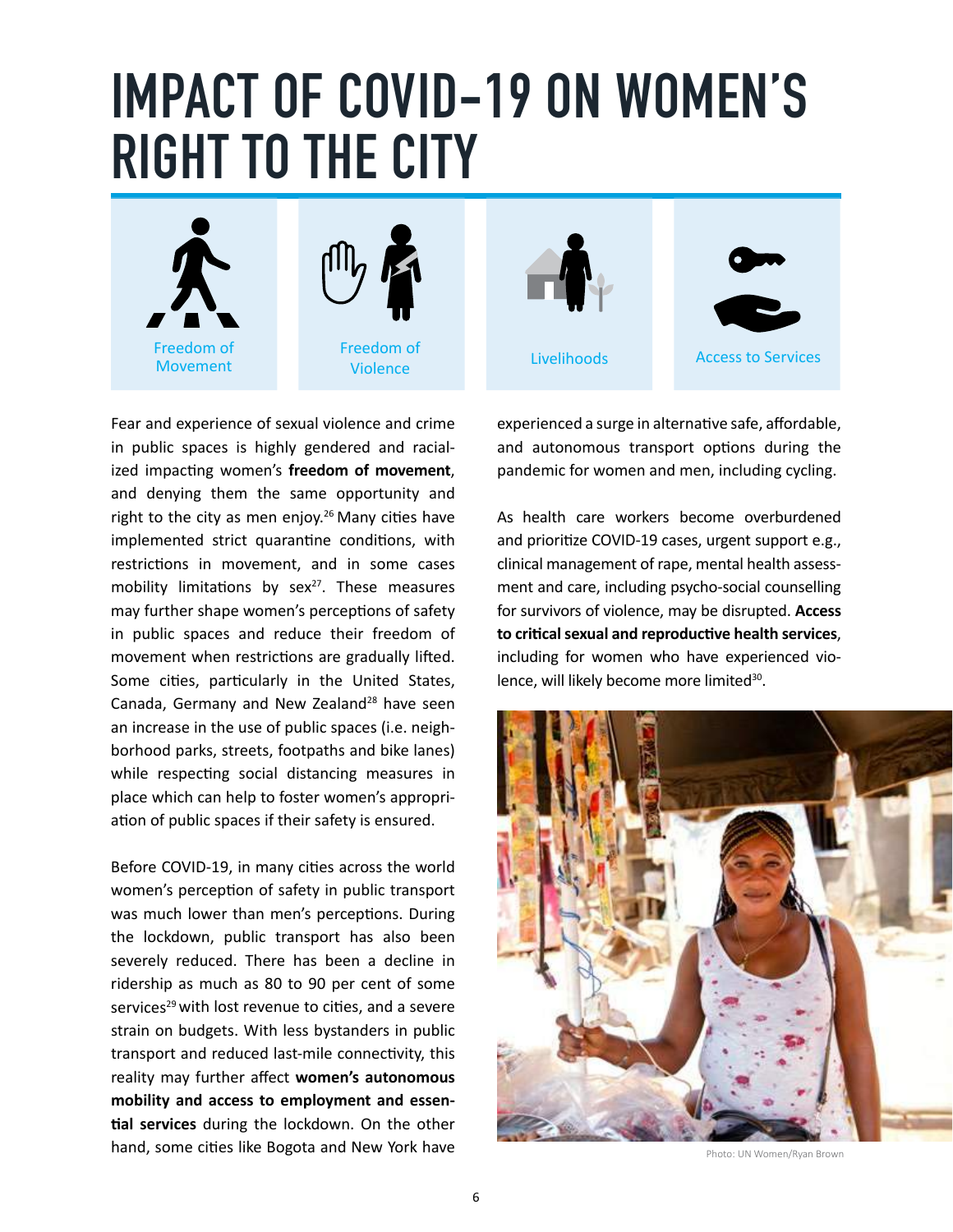The pandemic could also greatly affect **women's livelihoods, including in the informal sector.** The informal sector accounts for well over half of all urban employment, and largely dominated by women workers (i.e. women informal vendors, domestic workers, and women in tourism $3^{31}$ .

In this context, COVID-`19 restrictions may have potential negative impacts on women participating in the informal economy including on their safety, livelihoods, and **food security**. For example, as street road traffic decreases and public markets continue to close, anecdotal evidence in Kampala, Uganda, El Alto, Bolivia and Quito, Ecuador suggest that women vendors are losing their produce and forced to sell their produce on empty and unsafe streets.

There is limited access to critical services, including **sanitation and safe housing** and an increase in unpaid care work across the globe during COVID-19. Stay-at-home orders and frequent hygiene practices are essential to cope with the health pandemic. However, in low- and middle-income countries, women are overrepresented in urban slums and they carry the burden of



Photo: © UN Women

water collection in [80 per cent of water deprived](https://www.unwomen.org/en/news/in-focus/women-and-the-sdgs/sdg-6-clean-water-sanitation)  [households](https://www.unwomen.org/en/news/in-focus/women-and-the-sdgs/sdg-6-clean-water-sanitation)<sup>32</sup>. For millions of women and girls, this reality increases the risk to sexual violence due to poor WASH access<sup>33</sup> and also makes social distancing next to impossible with cramped living conditions. COVID-19 restrictions implemented in deprived urban areas, will further affect time poverty and increase unpaid care work of women with children out-of-school, and the care provided for older persons $34$ .



Photo: UN Women/Ryan Brown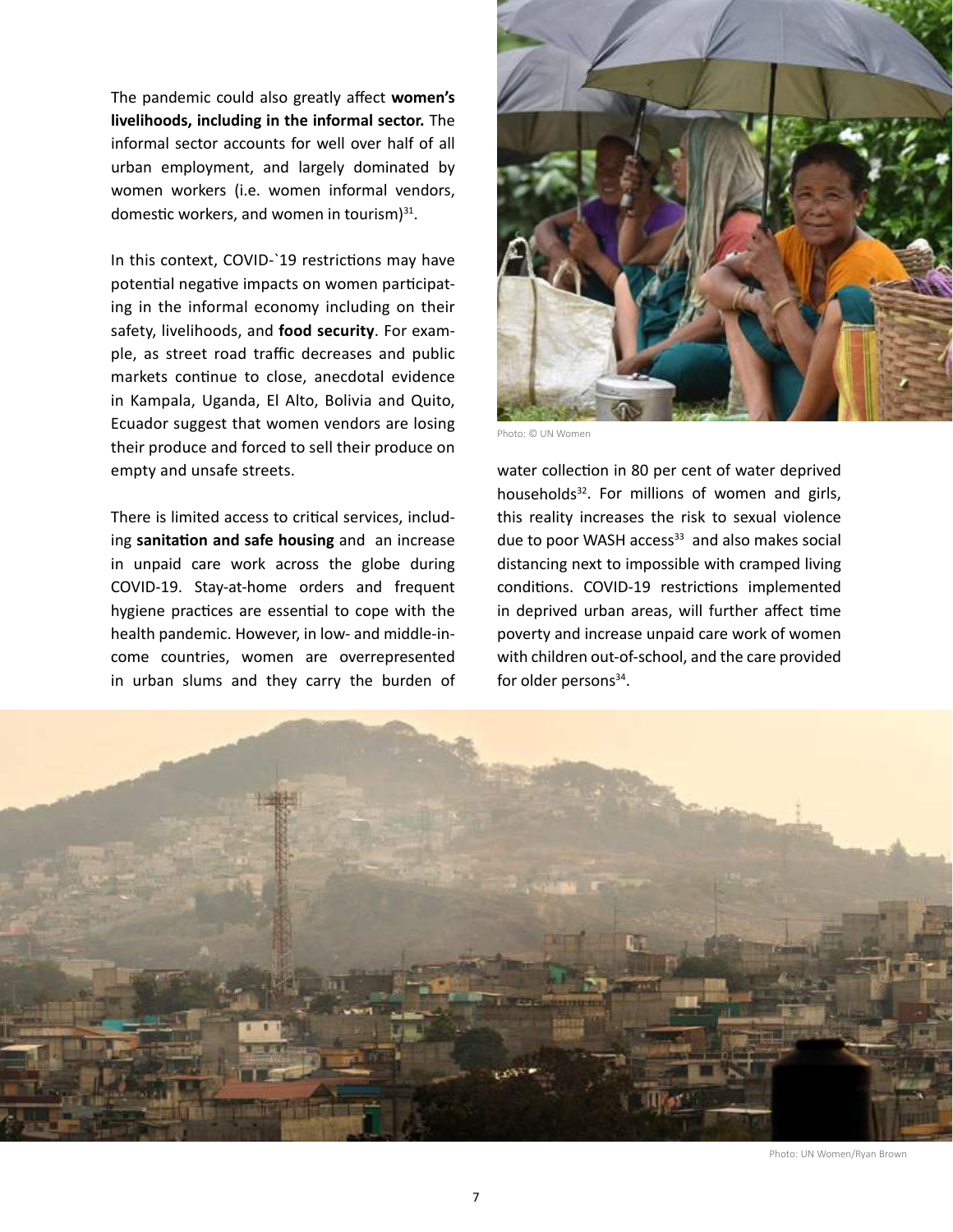# **PRACTICES AND STRATEGIES**

Local governments can take action to respond to the public health crisis, and mitigate the social and economic impacts of COVID 19 on women and girls and communities in partnership with state/provincial and national governments, women's rights organizations, other civil society groups, UN Agencies, and the private sector, including through safe city free of violence against women and girls' policy and programme action.

#### **DELIVERING SERVICES AND COMMUNITY OUTREACH TO VULNERABLE POPULATIONS**

- The City of Kigali, Rwanda has recently installed portable hand-washing stations in public spaces including at bus stops, taxi queues, car parks, and restaurants<sup>35</sup>.
- The cities of Toronto, Canada, and San Francisco, United States are re-purposing public spaces (e.g. libraries, parks) to food banks to help those who are vulnerable during the pandemic.
- The city of Montreal, Canada is working to improve shelter services for the homeless, including new overflow shelters, and day centres providing assistance.

**•** In Ethiopia, the Ministry of Women, Children and Youth (MoWCY) in collaboration with UN Women are providing support to homeless women, youth and children including shelter, food and sanitary products during the emergency. In Hawassa City, safe city messages on prevention and response to domestic violence and sexual violence have been shared with religious authorities

for community outreach.

**•** In Port Moresby, Papua New Guinea, the National Capital District Commission (NCDC) and UN Women are providing soap, water, masks and other protective equipment to vendors, the majority of whom are women, as part of the Safe City Free of Violence against Women Initiative.

- The city of Valparaiso, Chile, as part of the Safe City and Safe Public Spaces Initiative is promoting bystander interventions around empty buildings to prevent violence against women in public spaces during COVID 19 in collaboration with the Mayor's office and UN Women.
- In Spain, a national law decree was endorsed to increase access to essential services during COVID-19 including shelters and emergency centers for survivors, and available rooms at hotels.

#### **ENSURING WOMEN'S SAFETY AND WELLBEING**

- In the Brussels Region, Belgium a hotel has been fully requisitioned to accommodate women who have to flee their homes in case of violence.
- In New York, a new text programme and confidential online service for survivors to report instances of domestic violence or fears of being attacked was launched by the state Office to Combat Domestic Violence<sup>36</sup>.

**•** In London, Canada, community partner to the London Safe City for Women and Girls Initiative, Anova has transitioned operations due to the rapidly evolving COVID-19 situation and to social distancing, while continuing to provide support for women survivors of domestic violence, and sexual violence and their children

**•** In Bolivia, the national government with support of UN Women, has provided guidance to the police, shelters, and the justice sector on how to improve reporting of violence during the emergency. A guide for survivors of violence on how to report and access services during the emergency was widely disseminated through social networks.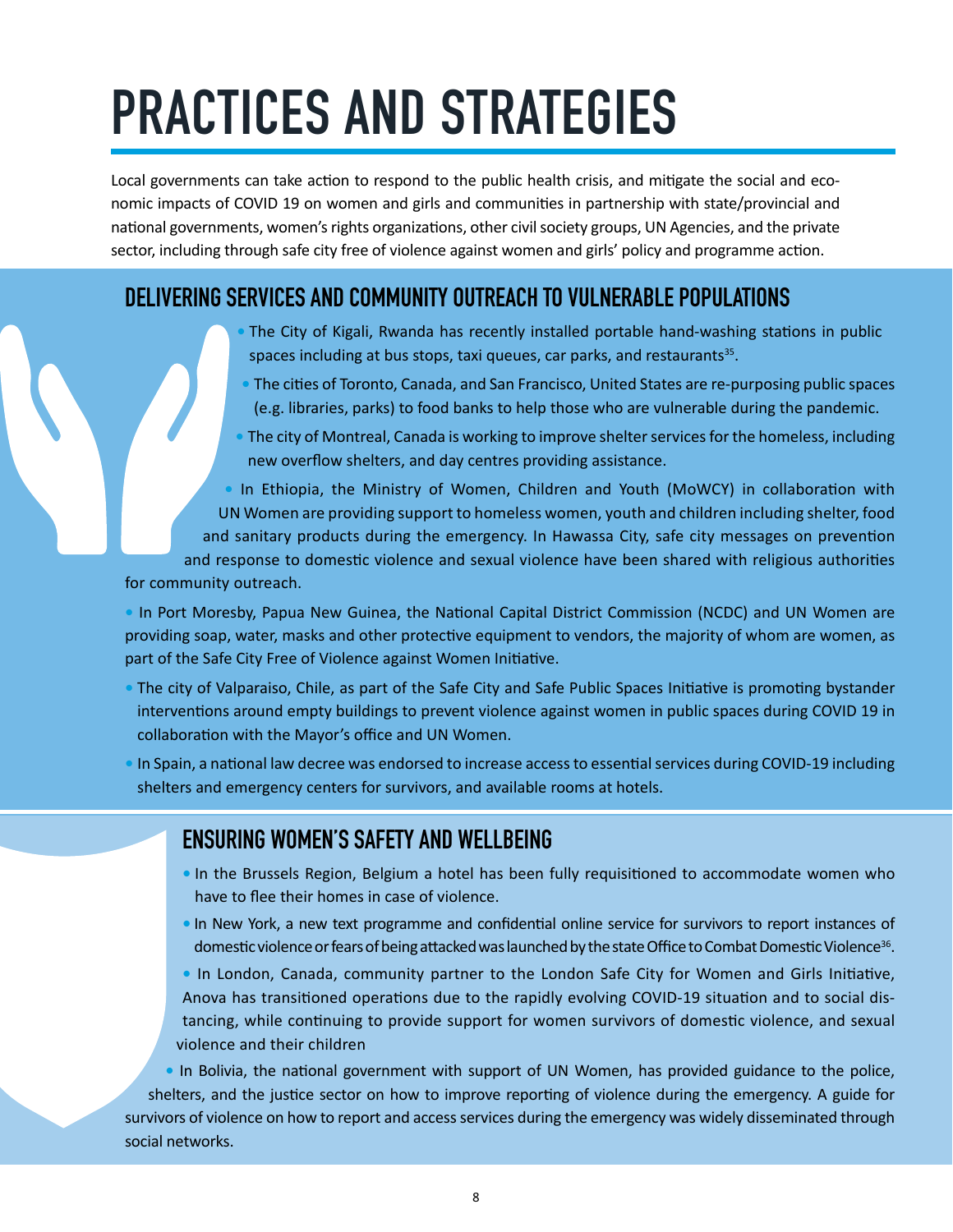**•** In Cuenca, Ecuador, the Department for Women in coordination with other departments and civil society organizations is setting up a mechanism to support women survivors with information on how to report cases

of violence and how to access services by telephone.

**•** In Bogota and Cali, Colombia and Mexico City, Mexico, safe city with women an girls' partners are working to strengthen apps and mobile technology to offer services to women survivors of violence during the quarantine.

**•** In Brasilia, Brazil the Secretariat for Women's Policies of the Federal District has launched a campaign to assist, welcome and protect women under threat of violence as a result of social isolation measures due to the COVID-1937

• In Colombia, authorities<sup>38</sup> have increased access to support services for survivors 24 hours 7 days a week, and Sisma Mujer, a woman's rights organization has enabled free access to psychosocial and justice support by email and telephone.

**•** UN Women is providing technical support and recommendations to national and local governments on COVID-19 gender, and ending violence against women, based on good practices from other cities.

**•** The cities of Boston, Oakland, and New York, United States, Calgary and Winnipeg Canada, and Bogota, Colombia are providing more space for pedestrians and cyclists by closing down streets to traffic, so they can maintain a safe distance, and enables safe mobility, increased health and wellness.

#### **INCREASING ACCESS TO EDUCATION AND EMPLOYMENT**

- The city of New York has developed partnerships with IBM, Google and Apple to help address inequality by providing internet access and tools to support children living in underserved communities in distance learning.
	- The city of Barcelona has established, through its local development agency services to inform and support domestic workers via email and telephone during COVID–1939

**•** In Rio de Janeiro, Brazil with support of the Ministry of Education, specific content for Microsoft Teams digital classroom platform and printed materials are being prepared for students.

**•** In Lima, Peru mobile markets have been set up to support families in disconnected neighborhoods and producers from peri-urban areas<sup>40</sup>.

**•** In Madrid, Spain, city council has approved €63 million tax breaks on receipts from the Economic Activities Tax and the taxes for leisure, hospitality, commercial establishments, travel agencies and department stores, on the condition that they keep workers jobs until the end of year<sup>41</sup>.

**•** As part of Canada's COVID-19 Response, support is being provided to connect students to meaningful employment and service opportunities, including students and recent graduates who are affected by the economic impacts of the pandemic<sup>42</sup>.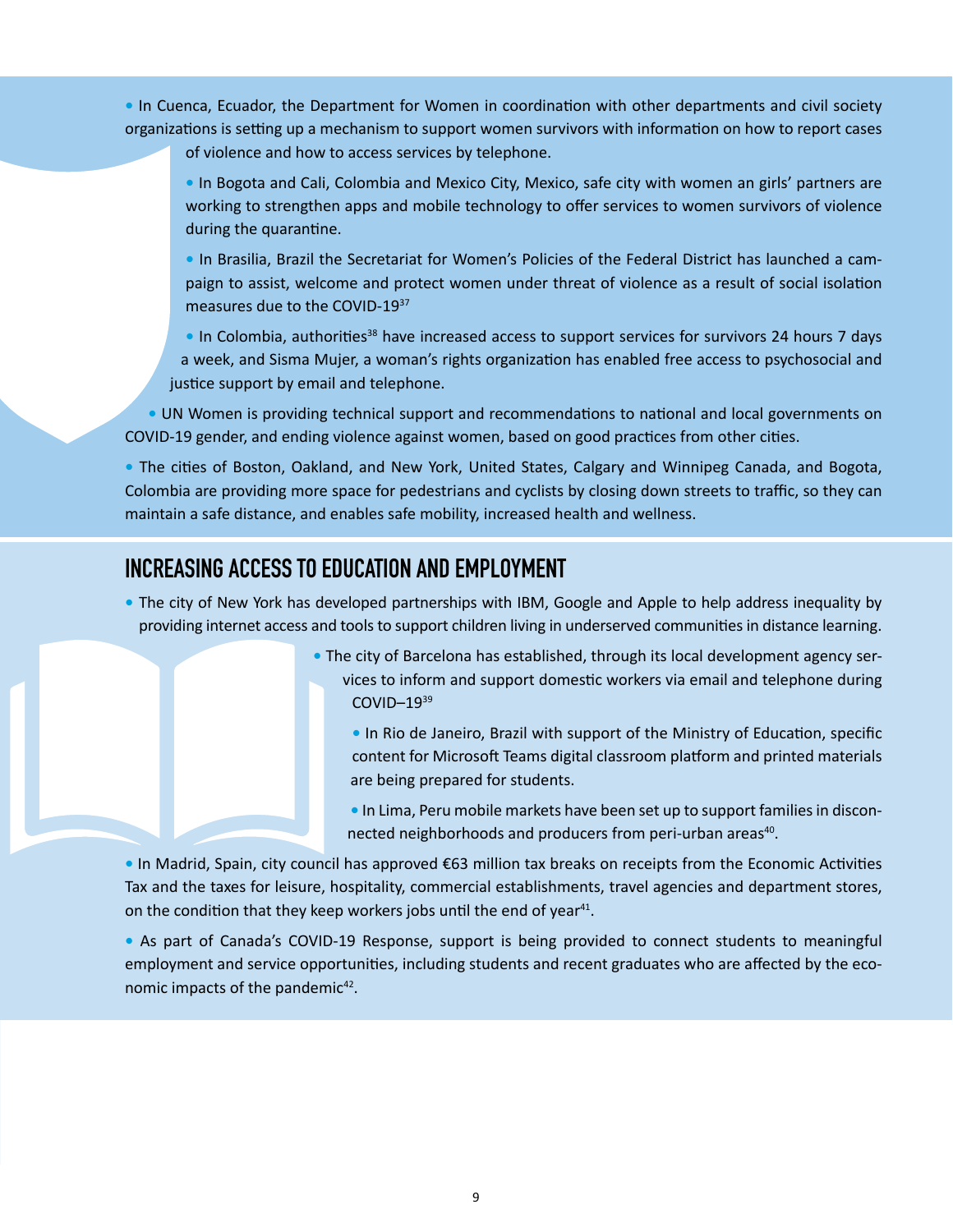# **RECOMMENDATIONS**

This uncertain time requires more than ever leaders within and across countries, cities and communities to draw their strengths and expertise across different sectors (public health, transportation, education, employment, law enforcement, etc.), different levels of government and in partnership with international and national civil society organizations and UN agencies to ensure safe, healthy and sustainable cities and public spaces with women throughout all phases of the pandemic. The needs and concerns of women who face multiple forms of discrimination and violence need to be prioritized.

Cities, regardless of their level of decentralization are critical in both informing and implementing National, regional and local COVID-19 plans, getting the message out on health and women and girls' safety, and sharing their good practices and lessons learned from action with cities within and across countries.

The policy and programme recommendations below take account of the different stages of COVID-19 with short, medium and long term action, and build on the recent **[Global Commitment to Action](https://endvawnow.org/uploads/browser/files/global_commitment_to_action_english.pdf)**, launched during UN Women's Safe Cities and Safe Public Spaces Global Leaders' Forum, in Rabat, Morocco, adopted by over 30 cities on February 28th, 2020.

#### **LOCAL, STATE AND PROVINCIAL GOVERNMENTS, WITH SUPPORT OF THE NATIONAL GOVERNMENT, UNITED NATIONS, AND DONOR PARTNERS**

#### **DATA PARTNERSHIPS & COORDINATION**



**Gender-responsive and locally relevant solutions to COVID-19 and violence against women and girls, with women in key decision-making roles**

- **•** Conduct gender rapid assessment including sex-disaggregated data on the incidence of domestic violence, sexual violence and other forms violence against women and girls, by place of occurrence, in line with the guiding principles for data collection (See: Violence Against Women and Girls Data [Collection during COVID-19\)](https://www.unwomen.org/-/media/headquarters/attachments/sections/library/publications/2020/vawg-data-collection-during-covid-19-compressed.pdf?la=en&vs=2339).
- **•** Identify capacity gaps on the COVID-19 response, and support capacity building of local governments and women's rights organizations in critical areas.
- **•** Develop a coordination mechanism starting with public health, transportation, economic development, education, and law enforcement and develop a plan for re-entry/reopening of spaces with a focus on women's safety.
- **•** Strengthen multi-sectoral partnerships, for example by including other experts (food security, digital economy, contact tracing approaches, etc.) which may be needed during the emergency and recovery stage.
- **•** Create and expand spaces for women leaders and women's organizations to continue to participate in the decision-making processes in safe public spaces policy and programme action to help foster a deep understanding of the needs and concerns of their communities.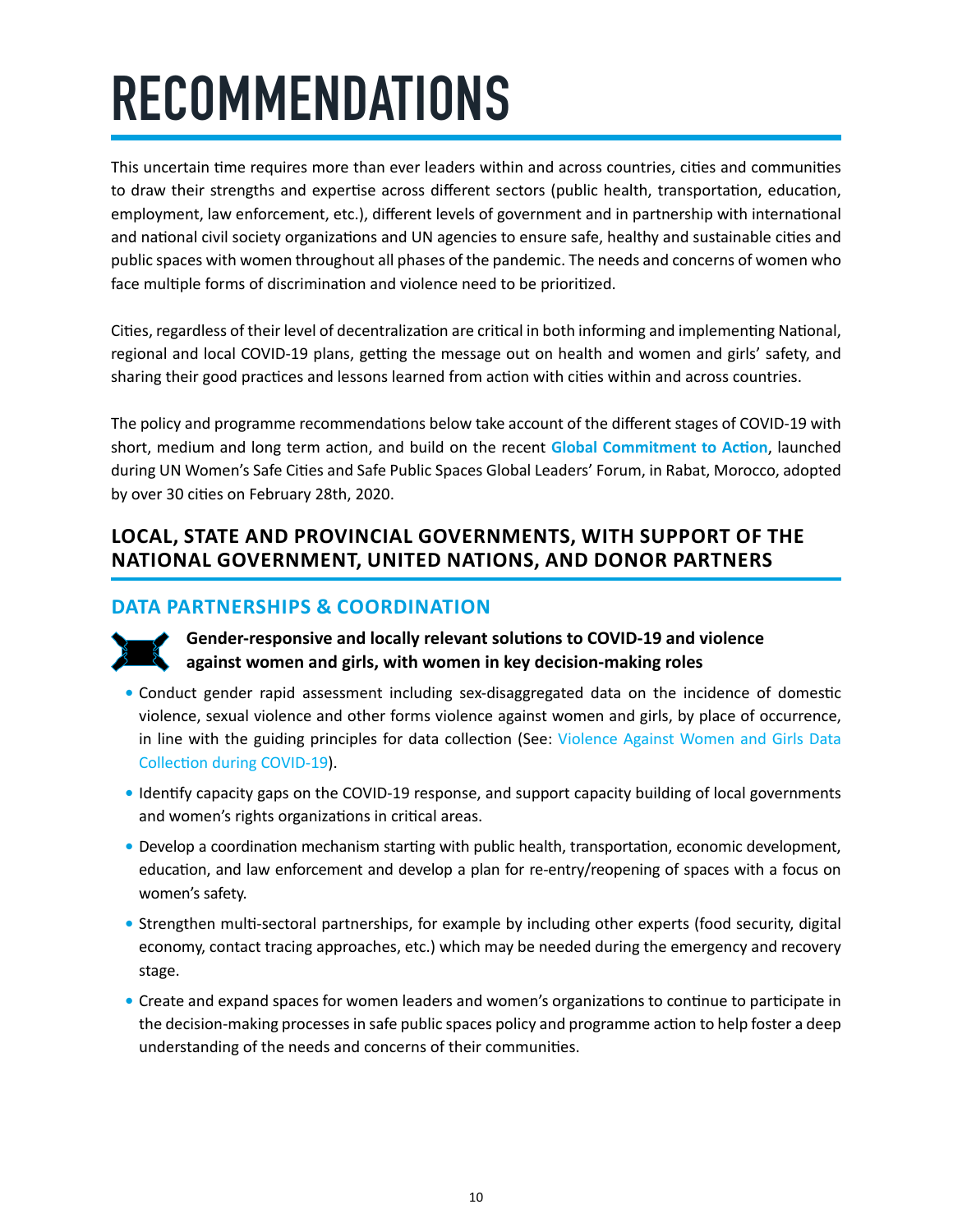#### **LAWS, POLICY AND SERVICES**

#### **Ensure COVID-19 policy and other related policy frameworks include women's safety approaches**

- Develop a strategy for outreach and support of those are more vulnerable during the crisis, including those experiencing violence, those living on the street and in shelters, children in care, persons living with disabilities, people being cared for at home by family members and in institutional settings. Increase and expand services to address violence against women, including through shelters, helplines and online counselling. This work should incorporate technology-based solutions such as SMS, online tools and networks for social support with close attention to issues of connectivity, digital literacy, etc. (See [Essential Services and Online](https://www.unwomen.org/en/digital-library/publications/2020/04/brief-covid-19-and-essential-services-provision-for-survivors-of-violence-against-women-and-girls) and [ICT-facilitated Violence against Women and Girls](https://www.unwomen.org/en/digital-library/publications/2020/04/brief-online-and-ict-facilitated-violence-against-women-and-girls-during-covid-19) Policy Briefs)
- **•** Raise awareness that, to the extent possible, shelters and crisis centres operated by State and civil society organizations should remain open during the COVID-19 crisis, while adhering to necessary safety precautions.
- **•** Ensure that increased incidents of violence against women and girls is given high priority by police and judicial institutions in the context of COVID-19.
- **•** Consider the use of integrated mobile justice units, adapted to the social-distancing measures, to support holistic responses in cases involving violence against women and girls to reach those in more remote areas.
- Strengthen awareness raising efforts and capacity of police and military officers on sexual and gender-based violence, LGBTQI rights in private and public spaces during the lockdown and slowdown phases of the epidemic.
- **•** Provide budgets, resources, tactical and long-term approaches to address violence against women (home, work, in public spaces on and offline) in local policy frameworks (local economic development, health, housing, recreation, sanitation, environment, management of safe public spaces, innovation, etc.)
- **•** Inform Internet users about the protocols, where to report cases of online and ICT facilitated VAWG, and how to access essential services online during COVID-19.

#### **GENDER RESPONSIVE PLANNING OF CITIES AND PUBLIC SPACES**



**Strengthen investments in the safety and economic viability of public spaces, including public infrastructure/economic development** 

- **•** Build in **drinking water and hand washing facilities** in safe and accessible places in informal settlements, public spaces, and high-traffic areas and engage women in **water management** plans.
- **•** Adapt **women's safety principles in the re-purposing public spaces** for health and food security and temporary shelter (i.e. parking lots, libraries, parks, etc.) to guarantee women's safety during the emergency period, and in the revitalization of urban and rural spaces that form part of stimulus packages in the medium and long term to prevent VAWG in public spaces.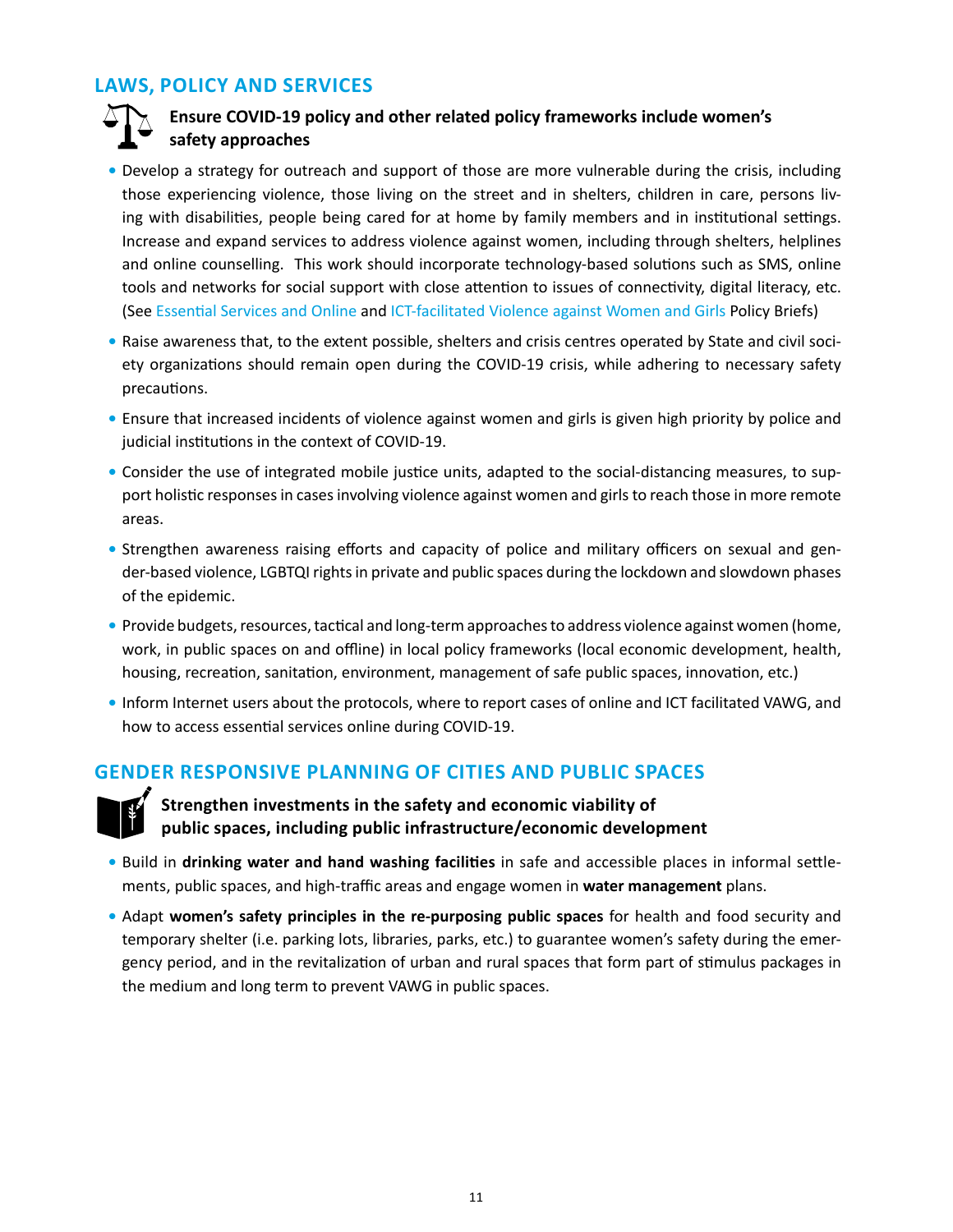- **•** Ensure **safe mobility** measures for women are considered during COVID-19 including for health workers and first responders- the majority of whom are women, by providing accessible, illuminated and safe alternative routes.
- **•** Revise existing or develop protocols to ensure women's safety in **public transportation** during the period of restrictions an easing of restrictions of transport during the pandemic.
- **•** Consider prioritizing and investing more on improving **housing** conditions where it is needed the most given that the conditions in rural, peri-urban and urban settlements (and in some instances public housing and other institutional settings in cities) may be difficult for social distancing, and particularly prone for spreading the virus.
- **•** Consider the role of women's organizations in recovery plans and the longer-term solutions to address violence against women and girls during lockdown, slowdown and recovery phases of COVID-19 in urban, rural, and online settings.
- **•** Allocate resources for the ongoing work of women's movements and implement and support the creation of flexible funding to cover the time of women's rights groups when other services may be temporarily suspended.
- **•** Adapt response, mitigation and recovery approaches at the local level in relation to safe spaces to the realities of women and men in conditions of informality.
- **•** Ensure women's economic empowerment plans form part of the requests for stimulus packages advocated by local government in diverse sectors
- **•** Build partnerships with the private sector to address the digital divide, and to provide access to women, youth and children to support the continuance and advancement of distance learning.
- **•** Support soft skills, vocational skills and digital literacy among youth at risk of violence, adolescent girls and boys to protect against the risk of victimization.

#### **WOMEN'S ORGANIZATIONS, GRASSROOTS AND COMMUNITY-BASED ORGANIZATIONS, HUMAN RIGHTS ORGANIZATIONS- UN AGENCIES**

#### **COMMUNITY MOBILIZATION AND ADVOCACY**



**Attitudes and behavior related to women's and girls' rights to enjoy public spaces free from sexual violence**

- **•** Contribute to support the implementation of training on key principles of strategic and effective women's safety approaches during the pandemic. Use of radio and other media to connect with grassroots women and communities will be even more important when in-person training cannot take place.
- **•** Share knowledge and expertise on the prevention and response to violence against women and taking into account the specific needs of marginalized women at risk of sexual violence during the pandemic.
- **•** Engage the media, private sector, and schools to raise the visibility of increased violence against women and girls along the continuum of violence in private and public spaces, demonstrating how the risk factors that drive sexual violence are exacerbated in the context of COVID-19.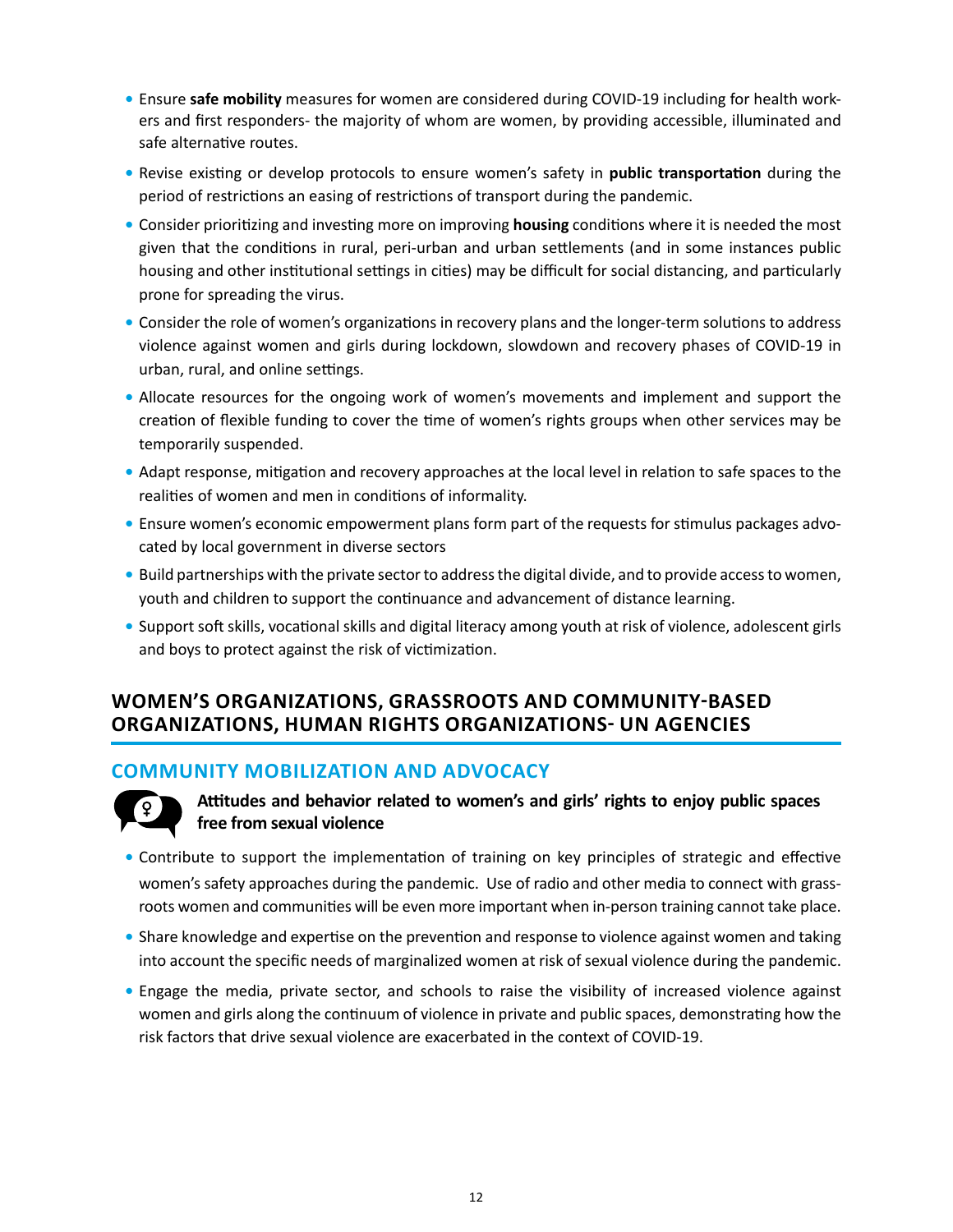- **•** Strengthen and enhance partnerships at local, national and international levels to promote women's and girls' empowerment and leadership through: knowledge production and exchange, community mobilization, and advocacy about women and girls who are at risk of online and offline gender-based violence during COVID-19, and how and where to report and seek assistance.
- **•** Foster community and bystander approaches among neighbors in and around neighborhoods, streets and public spaces to prevent violence against women and girls and contribute to changing social norms (See forthcoming Prevention and COVID 19, Policy Brief).

#### **PRIVATE SECTOR**

- **•** Support action implemented by women's rights and other civil society organizations in collaboration with local governments and UN Agencies to prevent and respond to violence against women and girls, drawing on available global frameworks and accompanying practical guidance.
- Provide leave to employees to volunteer in food banks, and to respond to other critical needs during COVID-19 identified by volunteer community organizations and local governments.
- **•** Support online vocational skills training, and other employment training and mentoring programmes for youth at risk of victimization and perpetration of violence.
- **•** Continue to invest and collaborate with feminist tech companies and civil society organizations in the development of women's safety online and offline solutions in the short, medium, and long- term.
- Allocate resources to information and education campaigns on preventing violence against women and girls, combined with on the ground community mobilization activities following social distancing guidelines.